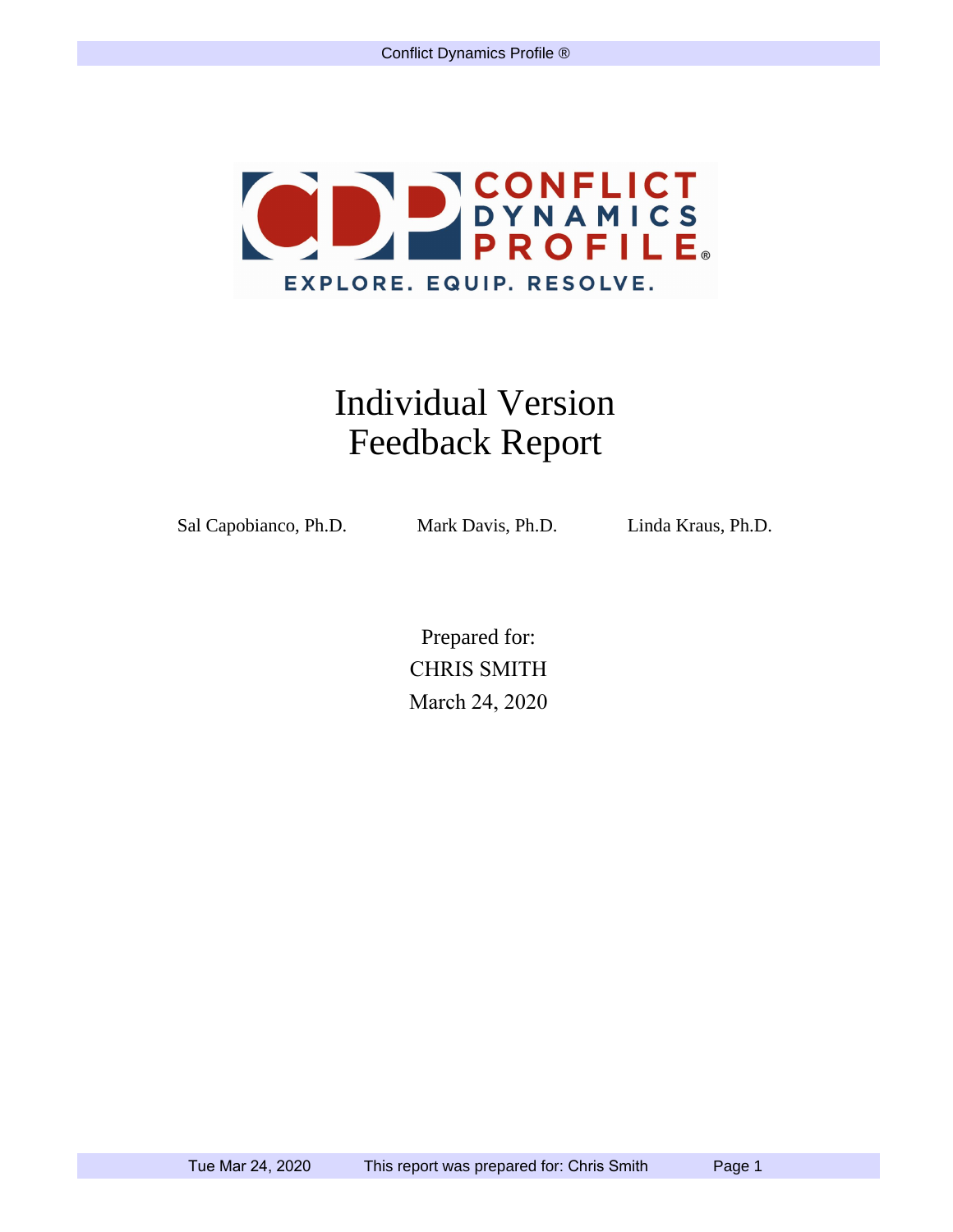## **Table of Contents**

| $\mathcal{R}$ |
|---------------|
| $\Delta$      |
| 5             |
| 6             |
|               |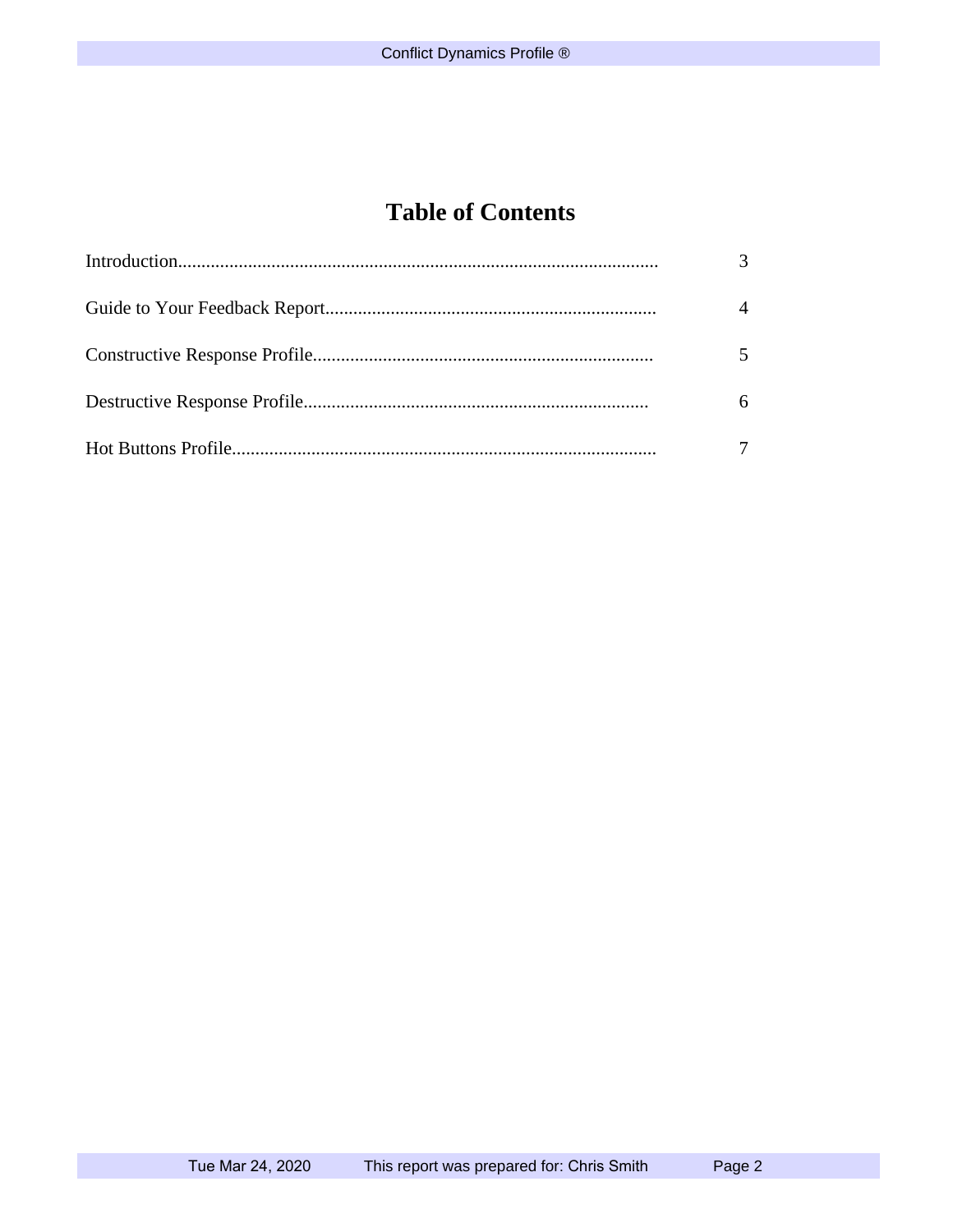### Introduction

Conflict refers to any situation in which people have incompatible interests, goals, principles, or feelings. This is, of course, a broad definition and encompasses many different situations. A conflict could arise, for instance, over a long-standing set of issues, a difference of opinion about strategy or tactics in the accomplishment of some business goal, incompatible beliefs, competition for resources, and so on. Conflicts can also result when one person acts in a way that another individual sees as insensitive, thoughtless, or rude. A conflict, in short, can result from anything that places you and another person in opposition to one another.

Thus, conflict in life is inevitable. Despite our best efforts to prevent it, we inevitably find ourselves in disagreements with other people at times. This is not, however, necessarily bad. Some kinds of conflict can be productive--differing points of view can lead to creative solutions to problems. What largely separates useful conflict from destructive conflict is how the individuals respond when the conflict occurs. Thus, while conflict itself is inevitable, ineffective and harmful responses to conflict can be avoided, and effective and beneficial responses to conflict can be learned. That proposition is at the heart of the Conflict Dynamics Profile (CDP) Feedback Report you have received.

Some responses to conflict, whether occurring at its earliest stages or after it develops, can be thought of as constructive responses. That is, these responses have the effect of not escalating the conflict further. They tend to reduce the tension and keep the conflict focused on ideas, rather than personalities. Destructive responses, on the other hand, tend to make things worse--they do little to reduce the conflict, and allow it to remain focused on personalities. If conflict can be thought of as a fire, then constructive responses help to put the fire out, while destructive responses make the fire worse. Obviously, it is better to respond to conflict with constructive rather than destructive responses.

It is also possible to think of responses to conflict not simply as constructive or destructive, but as differing in terms of how active or passive they are. Active responses are those in which the individual takes some overt action in response to the conflict or provocation. Such responses can be either constructive or destructive--what makes them active is that they require some overt effort on the part of the individual. Passive responses, in contrast, do not require much in the way of effort from the person. Because they are passive, they primarily involve the person deciding to not take some kind of action. Again, passive responses can be either constructive or destructive--that is, they can make things better or they can make things worse.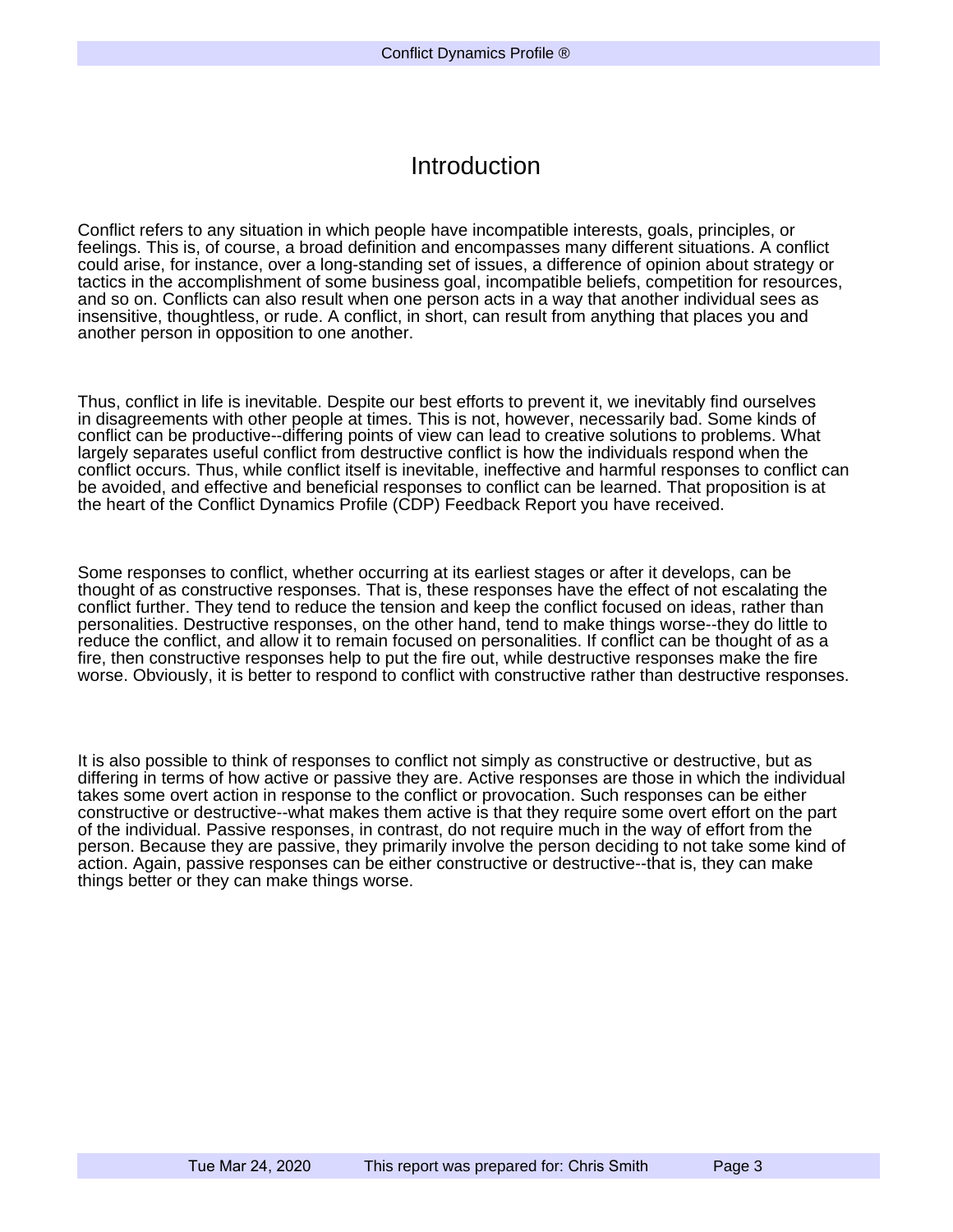### Guide to your Feedback Report

#### **Constructive Response Profile**

Seven ways of responding to conflict that have the effect of reducing conflict which are:

Perspective Taking - putting yourself in the other person's position and trying to understand that person's point of view.

Creating Solutions - brainstorming with the other person, asking questions, and trying to create solutions to the problem.

Expressing Emotions - talking honestly with the other person and expressing your thoughts and feelings.

Reaching Out - reaching out to the other person, making the first move, and trying to make amends.

Reflective Thinking - analyzing the situation, weighing the pros and cons, and thinking about the best response.

Delay Responding - waiting things out, letting matters settle down, or taking a "time out" when emotions are running high.

Adapting - staying flexible, and trying to make the best of the situation.

#### **Destructive Response Profile**

Eight ways of responding to conflict that have the effect of escalating conflict which are:

Winning at All Costs - arguing vigorously for your own position and trying to win at all costs.

Displaying Anger - expressing anger, raising your voice, and using harsh, angry words.

Demeaning Others - laughing at the other person, ridiculing the other's ideas, and using sarcasm.

Retaliating - obstructing the other person, retaliating against the other, and trying to get revenge.

Avoiding - avoiding or ignoring the other person, and acting distant and aloof.

Yielding - giving in to the other person in order to avoid further conflict.

Hiding Emotions - concealing your true emotions even though feeling upset.

Self-Criticizing - replaying the incident over in your mind, and criticizing yourself for not handling it better.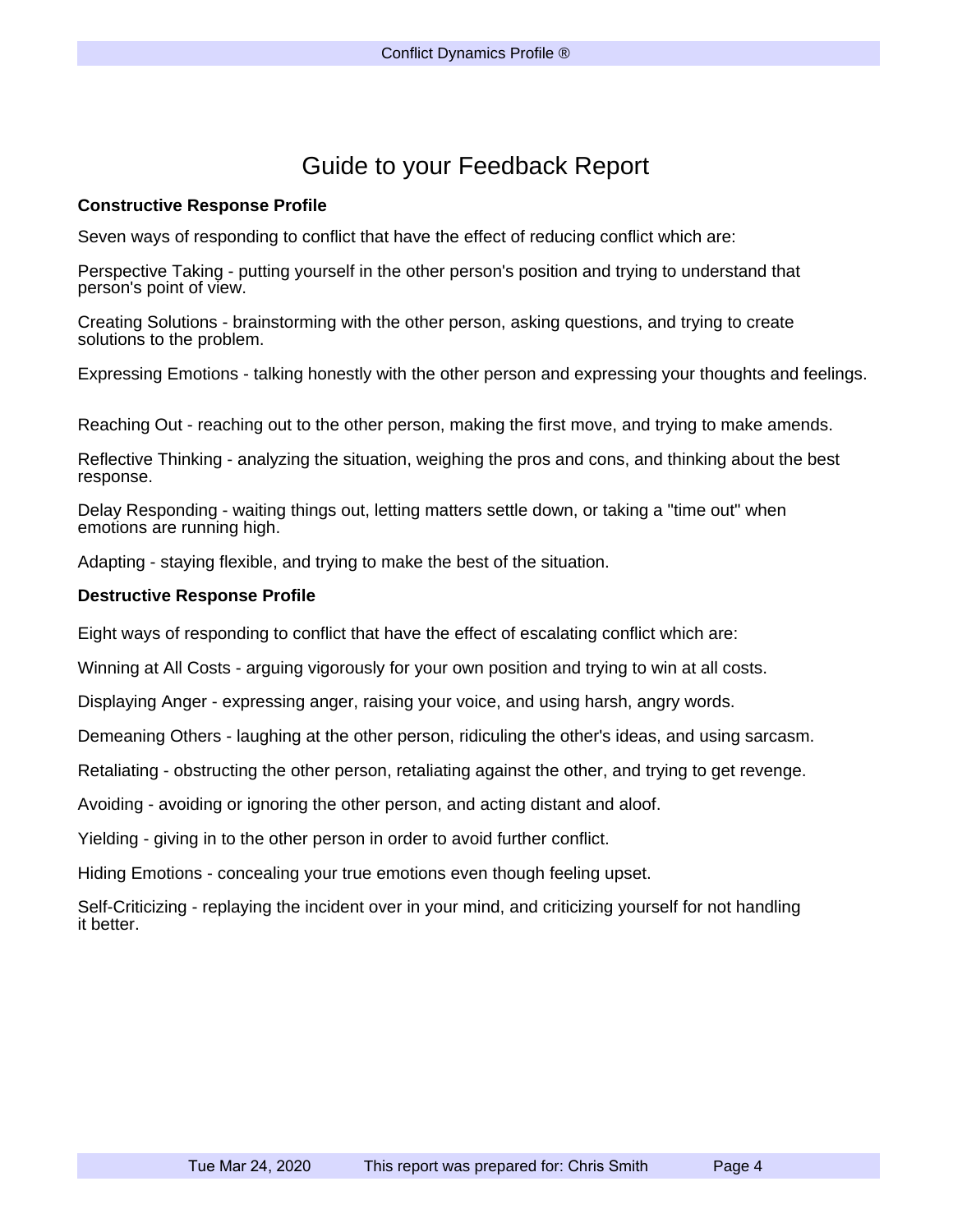# Constructive Responses

(Higher numbers are more desirable)

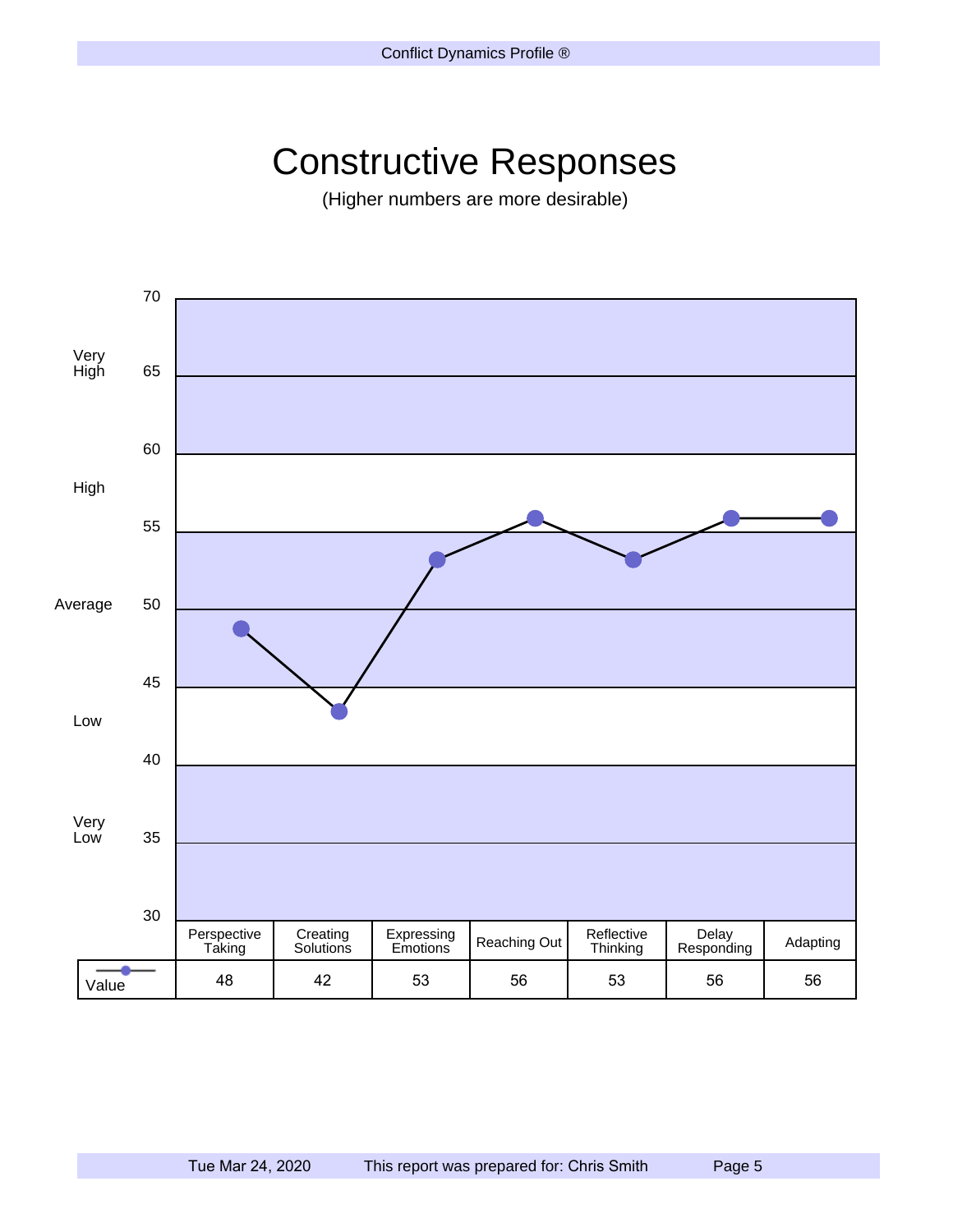# Destructive Responses

(Lower numbers are more desirable)

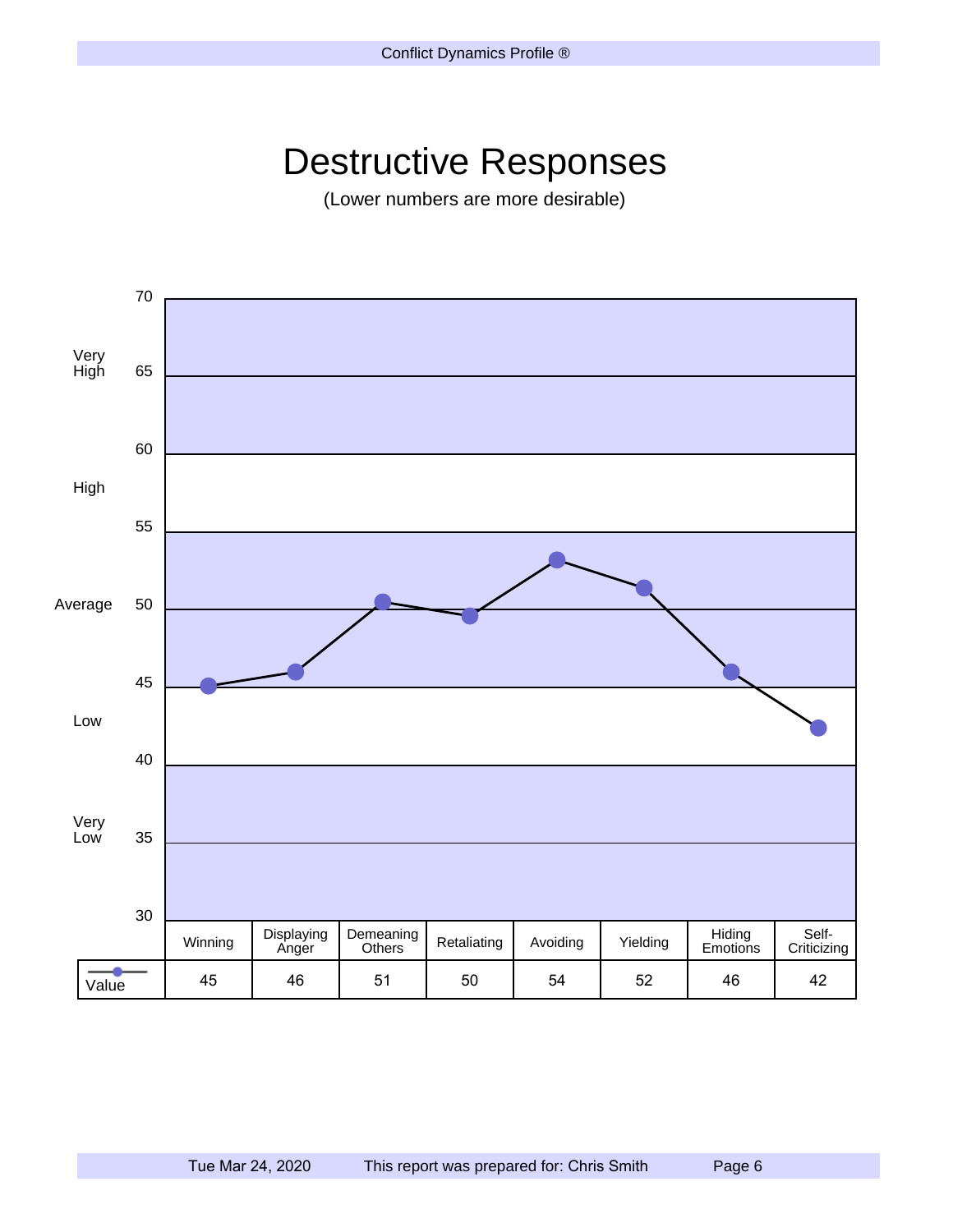### Hot Buttons Profile

This portion of the Conflict Dynamics Profile Feedback Report is a bit different from the others. Instead of indicating how you typically respond to conflict situations, this section provides insight into the kinds of people and situations which are likely to upset you and potentially cause conflict to occur: in short, your hot buttons.

Below you will find a brief description of each of the hot buttons measured by the CDP, and on the following page a graph which illustrates how upsetting--compared to people in general--you find each situation. Obviously, these do not represent every possible hot button that people may have; they are simply some of the most common ones. In each case, a higher score on the scale indicates that you get especially irritated and upset by that particular situation.

| Unreliable               | Those who are unreliable, miss deadlines and cannot be counted on.                       |
|--------------------------|------------------------------------------------------------------------------------------|
| <b>Overly-Analytical</b> | Those who are perfectionists, over-analyze things and focus too much on minor<br>issues. |
| Unappreciative           | Those who fail to give credit to others or seldom praise good performance.               |
| Aloof                    | Those who isolate themselves, do not seek input from others or are hard to<br>approach.  |
| <b>Micro-Managing</b>    | Those who constantly monitor and check up on the work of others.                         |
| <b>Self-Centered</b>     | Those who are self-centered or believe they are always correct.                          |
| <b>Abrasive</b>          | Those who are arrogant, sarcastic and abrasive.                                          |
| <b>Untrustworthy</b>     | Those who exploit others, take undeserved credit or cannot be trusted.                   |
| <b>Hostile</b>           | Those who lose their tempers, become angry or yell at others.                            |